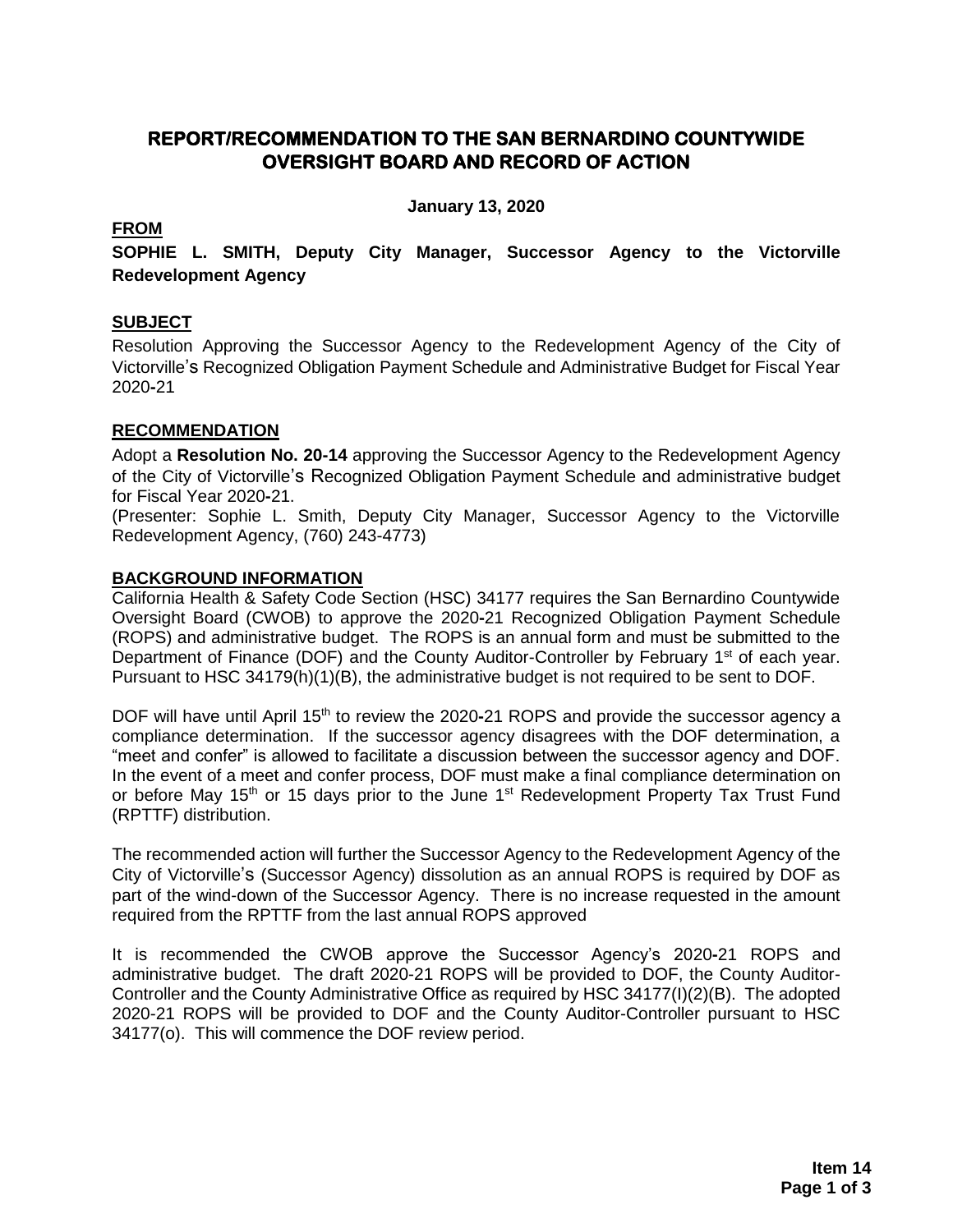**Resolution Approving the Successor Agency to the Redevelopment Agency of the City of Victorville's Recognized Obligation Payment Schedule and Administrative Budget for Fiscal Year 2020-21 January 13, 2020**

## **ATTACHMENTS**

Attachment A – Resolution Attachment B – ROPS for Fiscal Year 2020-21 Attachment C – Administrative budget for Fiscal Year 2020-21

# **REVIEW BY OTHERS**

This item has been reviewed by Community Development and Housing Agency on December 17, 2019 and San Bernardino Countywide Oversight Board Legal Counsel on December 27, 2019.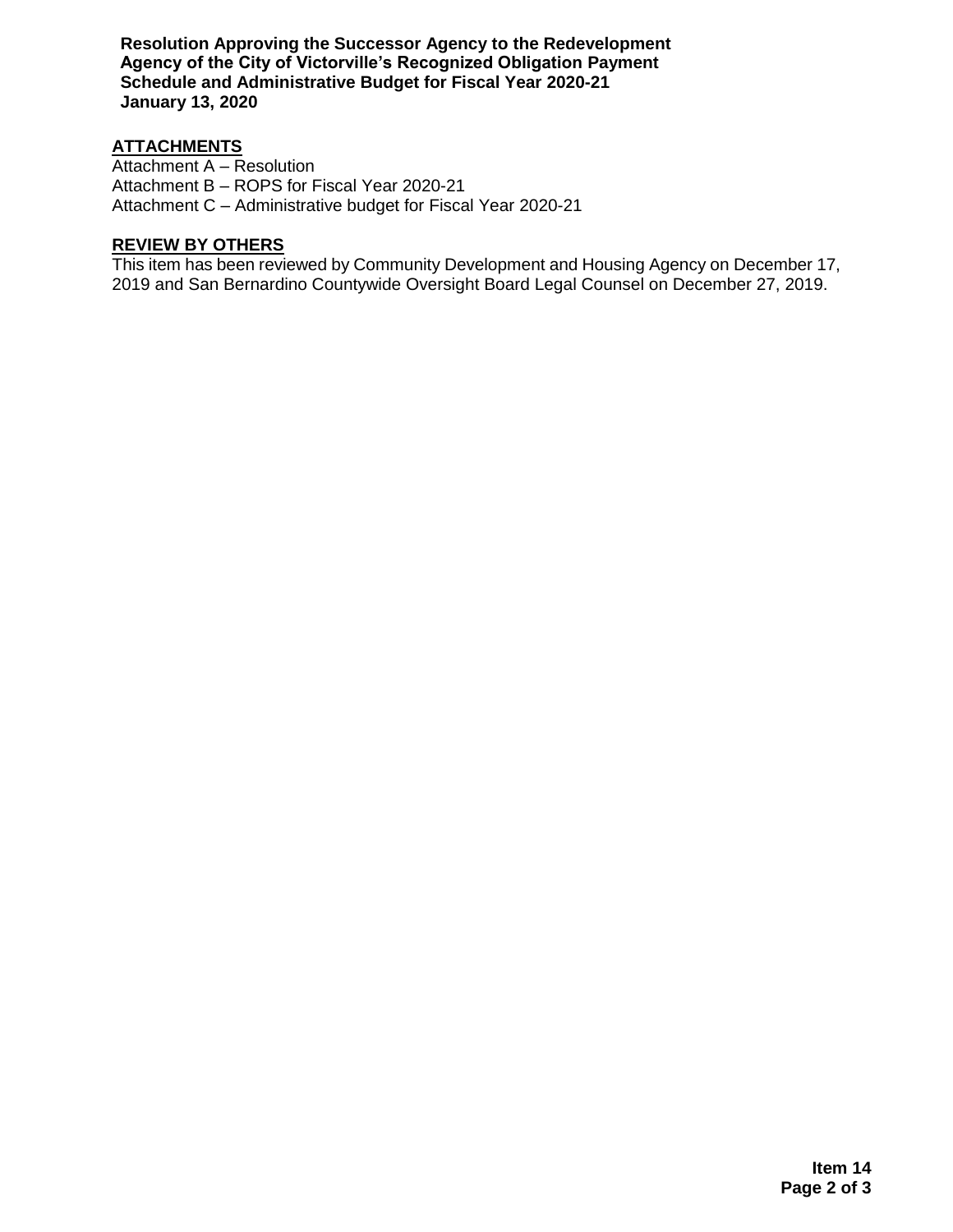**Resolution Approving the Successor Agency to the Redevelopment Agency of the City of Victorville's Recognized Obligation Payment Schedule and Administrative Budget for Fiscal Year 2020-21 January 13, 2020**

Record of Action of the San Bernardino Countywide Oversight Board

## **APPROVED**

Moved: Acquanetta Warren Seconded: Kenneth Miller Ayes: Richard DeNava, Kenneth Miller, Cindy Saks, Lawrence Strong, Acquanetta Warren, David Wert Absent: Mario Vasquez

Lynna Monell, SECRETARY

BY Jynna Monell

DATED: January 13, 2020



- cc: File- San Bernardino Countywide Oversight Board
- la 01/16/2020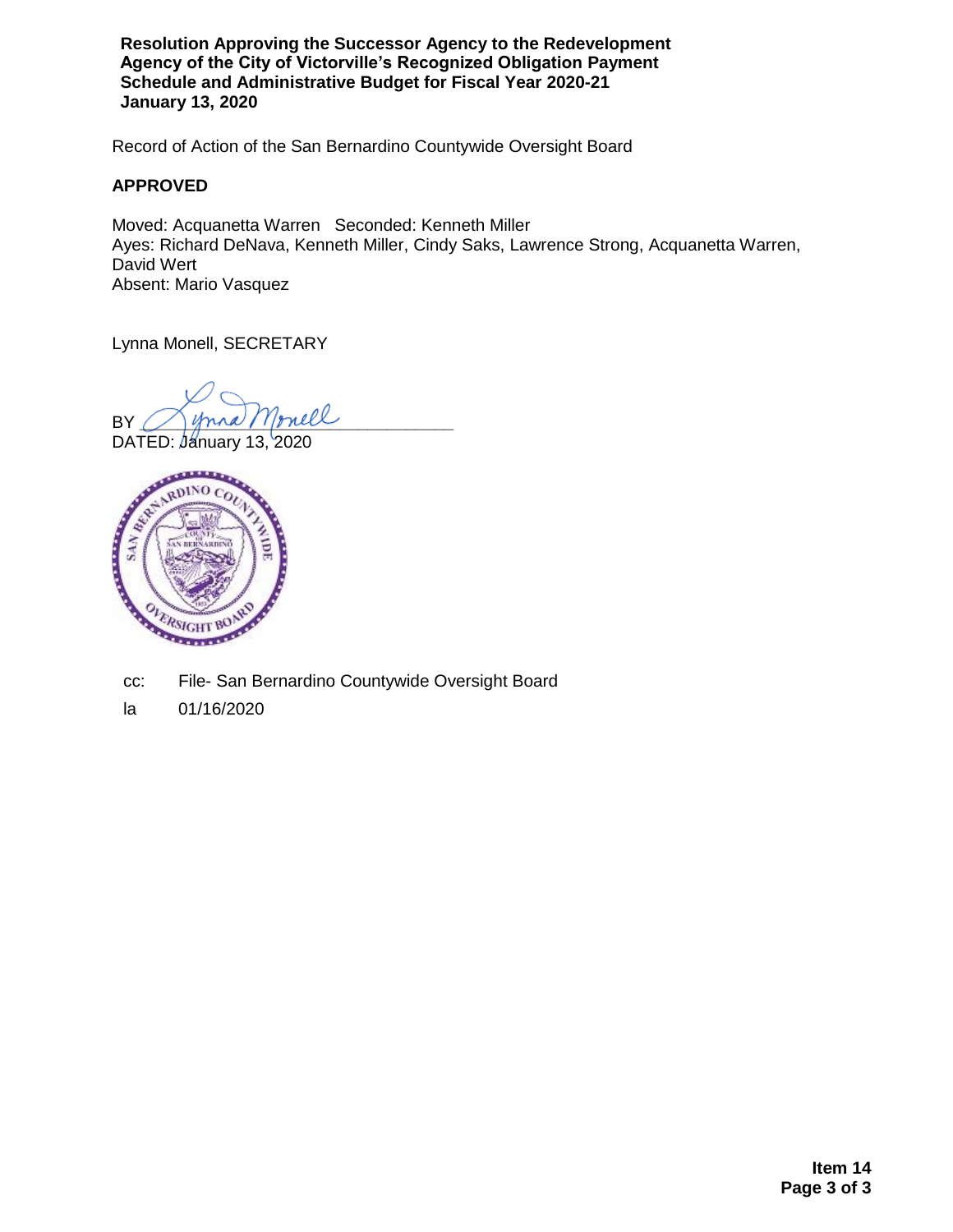#### **RESOLUTION NO. 2020-14**

## RESOLUTION OF THE SAN BERNARDINO COUNTYWIDE OVERSIGHT BOARD ADOPTING THE SUCCESSOR AGENCY TO THE VICTORVILLE REDEVELOPMENT AGENCY'S RECOGNIZED OBLIGATION PAYMENT SCHEDULE AND ADMINISTRATIVE BUDGET FOR FISCAL YEAR 2020-21

On Monday, January 13, 2020 on motion of San Bernardino Countywide Oversight Board Member Warren, duly seconded by San Bernardino Countywide Oversight Board Member Miller and carried, the following resolution is adopted by the San Bernardino Countywide Oversight Board, State of California.

WHEREAS, the Victorville Redevelopment Agency (the "Redevelopment Agency") was duly created and activated pursuant to the provisions of the California Community Redevelopment Law, Health and Safety Code sections 33000, et seq. (the "CRL") by a duly adopted Ordinance of the City of Victorville, California (the "City"); and

WHEREAS, pursuant to Health and Safety Code section 34172, the Redevelopment Agency is deemed dissolved: and

WHEREAS, pursuant to California Health and Safety Code Section 24173(d)(3), and Resolution No. 12-005, the City Council of the City of Victorville ("City Council") confirmed that the City shall serve as the successor agency to the Redevelopment Agency (the "Successor Agency"); and

WHEREAS, the Successor Agency must prepare and obtain approval from the Oversight Board of a Recognized Obligation Payment Schedule ("ROPS") for the period of July 1, 2020 through June 30, 2021, pursuant to Health and Safety Code section 34177(o); and

WHEREAS, the Successor Agency must prepare and obtain approval from the Oversight Board for an administrative budget of the Successor Agency ("Administrative Budget") for the period of July 1. 2020 through June 30, 2021, pursuant to Health and Safety Code section 34177(i); and

WHEREAS, Successor Agency prepared a ROPS and Administrative Budget for the period of July 1, 2020 through June 30, 2021; and

WHEREAS, California Health and Safety Code Section (HSC) 34179(e) requires all action items of the San Bernardino Countywide Oversight Board be accomplished by resolution; and

WHEREAS, HSC 34177 requires the San Bernardino Countywide Oversight Board to approve the ROPS and Administrative Budget; and

WHEREAS, pursuant to HSC 34177(o), the deadline for submitting the ROPS for Fiscal Year 2020-21 to the Department of Finance is February 1, 2020.

NOW, THEREFORE, the San Bernardino Countywide Oversight Board hereby resolves, determines and orders as follows:

Section 1. The foregoing recitals are true and correct.

Section 2. The Successor Agency to the Victorville Redevelopment Agency's ROPS and Administrative Budget for Fiscal Year 2020-21 in the form presented, together with such changes thereto as may be approved by the San Bernardino Countywide Oversight Board, are hereby approved.

Section 3. This resolution shall take effect from and after the date of its passage and adoption.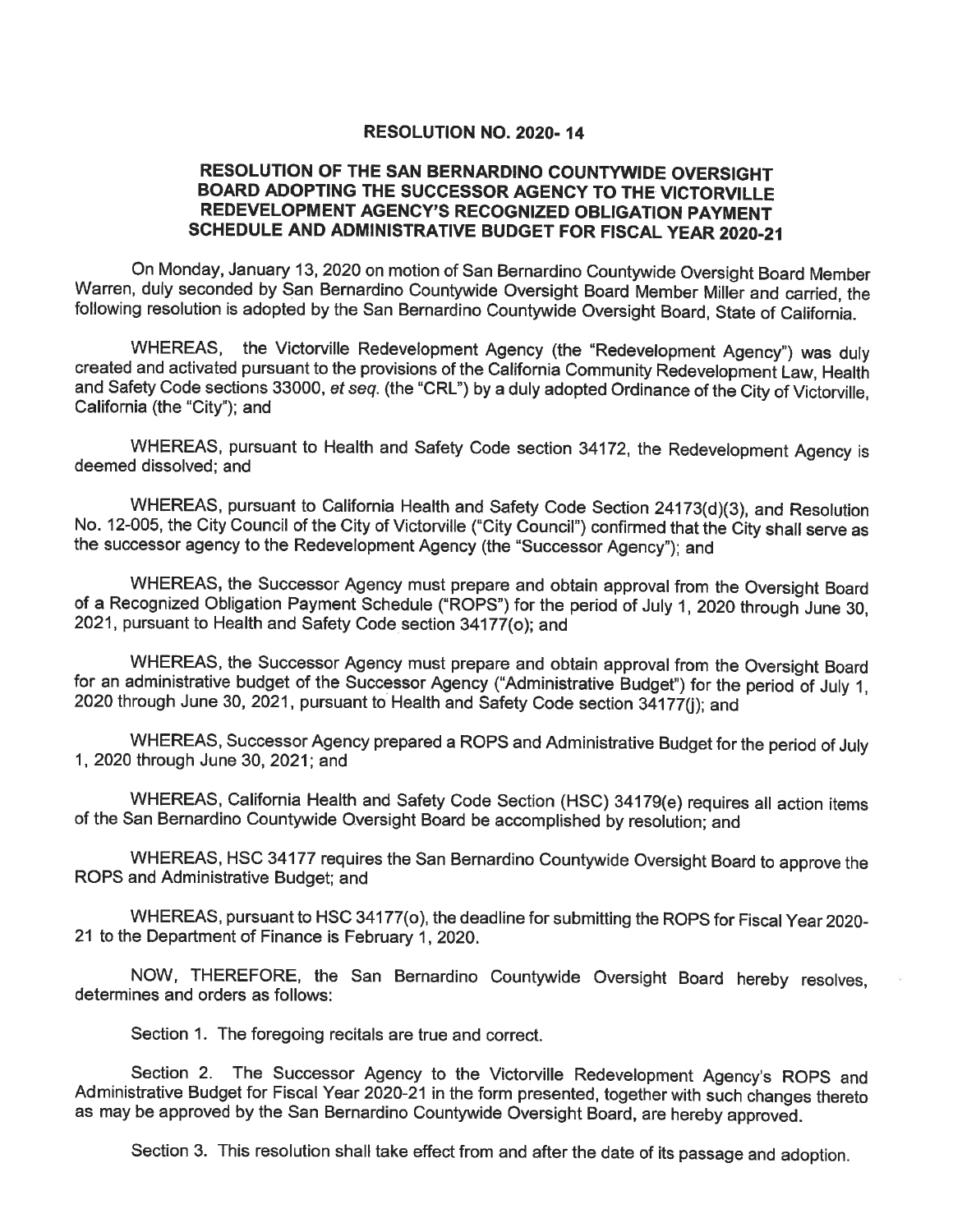PASSED AND ADOPTED by the San Bernardino Countywide Oversight Board, State of California, by the following vote:

- AYES: OVERSIGHT BOARD MEMBER: Richard DeNava, Kenneth Miller, Cindy Saks, Lawrence Strong, Acquanetta Warren, David Wert
- **OVERSIGHT BOARD MEMBER: None** NOES:
- **ABSENT: OVERSIGHT BOARD MEMBER: Mario Vasquez**

١

**STATE OF CALIFORNIA** 

SS.

COUNTY OF SAN BERNARDINO

I, LYNNA MONELL, Secretary to the San Bernardino Countywide Oversight Board, State of California, hereby certify the foregoing to be a full, true and correct copy of the record of the action taken by the Countywide Oversight Board, by vote of the members present, as the same appears in the Official Minutes of said Board at its meeting of January 13, 2020. #14LA

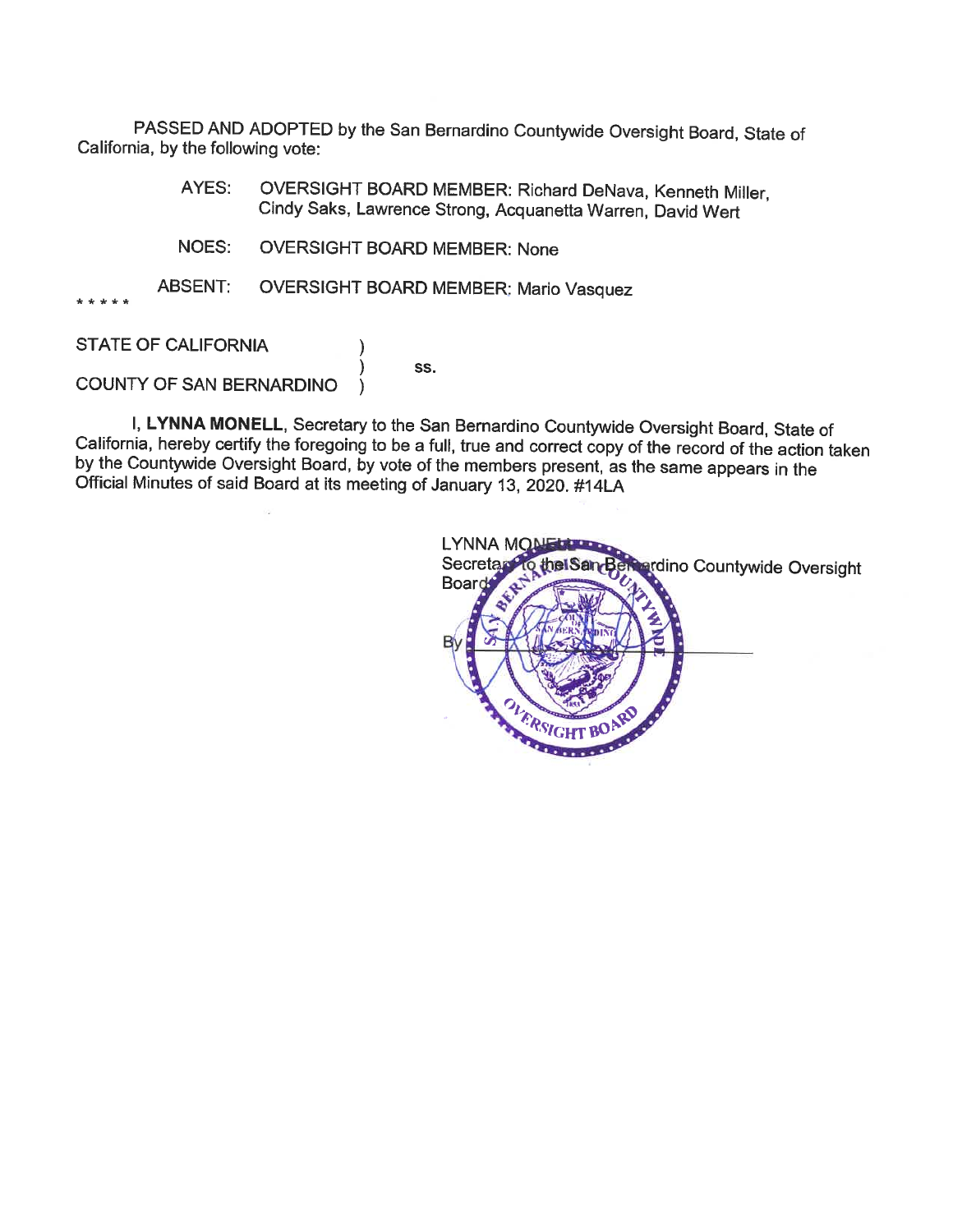# Recognized Obligation Payment Schedule (ROPS 20-21) - Summary<br>Filed for the July 1, 2020 through June 30, 2021 Period

|              | <b>Successor Agency:</b>    | <b>Victorville</b>                                                                |                                   |    |                              |
|--------------|-----------------------------|-----------------------------------------------------------------------------------|-----------------------------------|----|------------------------------|
| County:      |                             | San Bernardino                                                                    |                                   |    |                              |
|              |                             | <b>Current Period Requested Funding for Enforceable Obligations (ROPS Detail)</b> | 20-21A Total<br>(July - December) |    | 20-21B Tota<br>(January - Ju |
| $\mathsf{A}$ |                             | Enforceable Obligations Funded as Follows (B+C+D):                                | $-$ \$                            |    |                              |
| B            | <b>Bond Proceeds</b>        |                                                                                   |                                   |    |                              |
| $\mathbf C$  | Reserve Balance             |                                                                                   |                                   |    |                              |
| D            | Other Funds                 |                                                                                   |                                   |    |                              |
| Ε            |                             | Redevelopment Property Tax Trust Fund (RPTTF) (F+G):                              | 2,562,588 \$                      |    | 1,11                         |
| F            | <b>RPTTF</b>                |                                                                                   | 2,470,088                         |    | 1,01                         |
| G            | <b>Administrative RPTTF</b> |                                                                                   | 92,500                            |    | 9                            |
| H            |                             | <b>Current Period Enforceable Obligations (A+E):</b>                              | \$<br>2,562,588                   | S. | 1,11                         |

Certification of Oversight Board Chairman:<br>Pursuant to Section 34177 (o) of the Health and Safety code, I hereby<br>certify that the above is a true and accurate Recognized Obligation Payment Schedule for the above named successor agency.

ngirman Title Name  $-13 - 2000$  $\sqrt{s}$ Signature Date

| al<br>ne) | ROPS 20-21Total |
|-----------|-----------------|
|           | \$              |
|           |                 |
|           |                 |
|           |                 |
| 10,749    | \$<br>3,673,337 |
| 17,966    | 3,488,054       |
| 92,783    | 185,283         |
| 10,749    | \$<br>3,673,337 |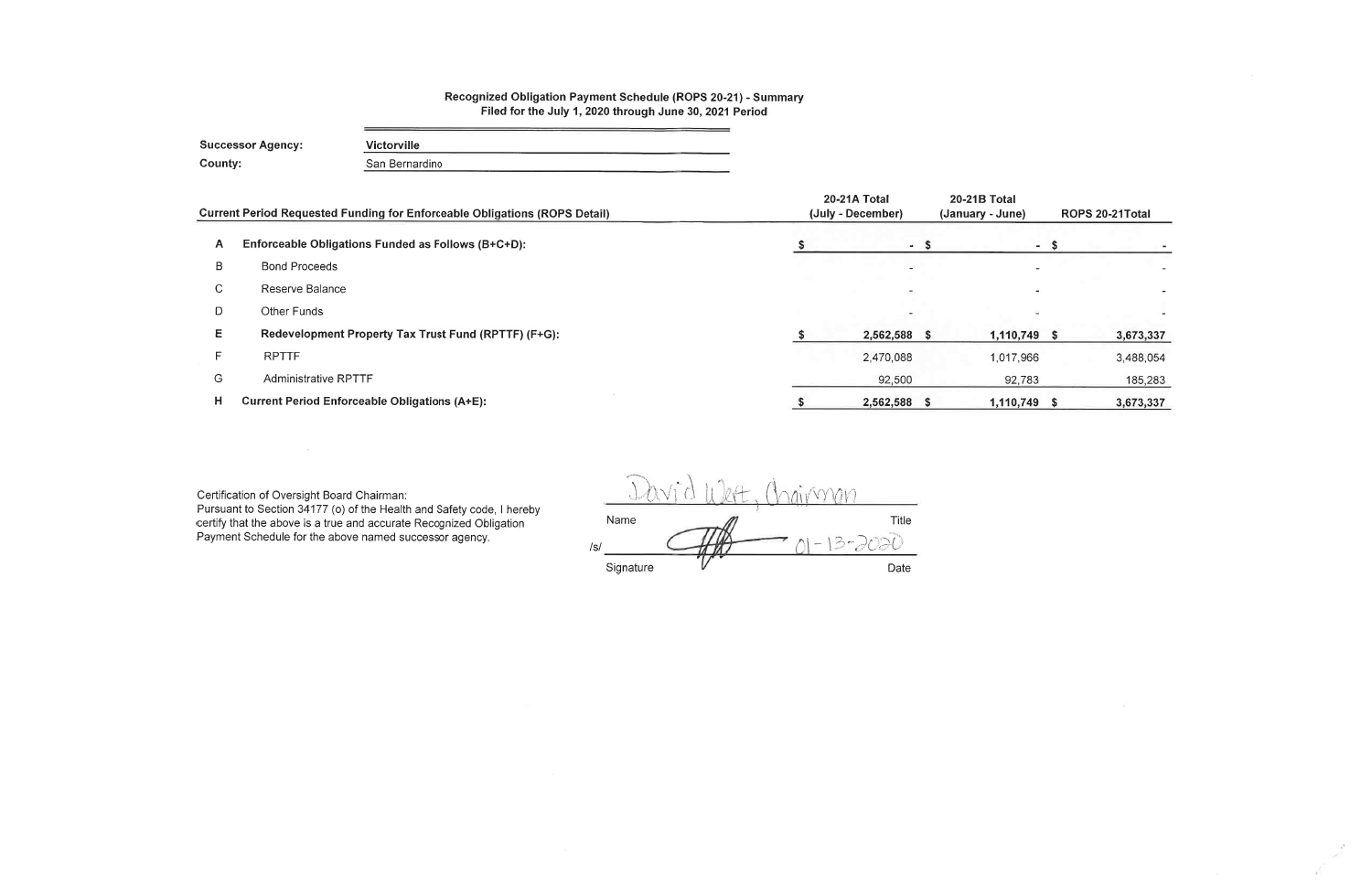|                |                                                                       |                                             |                       |                         |                                                              |                                                                                                                                                                                                                                                                                        |                    | Victorville Recognized Obligation Payment Schedule (ROPS 20-21) - ROPS Detail |                |               |                                    |                                                              |                          |                        |             |                    |                        |                                 |                         |                      |             |                |
|----------------|-----------------------------------------------------------------------|---------------------------------------------|-----------------------|-------------------------|--------------------------------------------------------------|----------------------------------------------------------------------------------------------------------------------------------------------------------------------------------------------------------------------------------------------------------------------------------------|--------------------|-------------------------------------------------------------------------------|----------------|---------------|------------------------------------|--------------------------------------------------------------|--------------------------|------------------------|-------------|--------------------|------------------------|---------------------------------|-------------------------|----------------------|-------------|----------------|
|                |                                                                       |                                             |                       |                         |                                                              |                                                                                                                                                                                                                                                                                        |                    |                                                                               |                |               | July 1, 2020 through June 30, 2021 |                                                              |                          |                        |             |                    |                        |                                 |                         |                      |             |                |
|                |                                                                       |                                             |                       |                         |                                                              |                                                                                                                                                                                                                                                                                        |                    |                                                                               |                |               | (Report Amounts in Whole Dollars)  |                                                              |                          |                        |             |                    |                        |                                 |                         |                      |             |                |
|                |                                                                       |                                             |                       |                         |                                                              |                                                                                                                                                                                                                                                                                        |                    |                                                                               |                |               |                                    |                                                              |                          |                        |             |                    |                        |                                 |                         |                      |             |                |
| $\overline{A}$ | - B                                                                   |                                             | D.                    |                         |                                                              |                                                                                                                                                                                                                                                                                        | $\mathbf{u}$       |                                                                               |                |               |                                    |                                                              |                          |                        |             |                    |                        |                                 |                         |                      |             | W              |
|                |                                                                       |                                             |                       |                         |                                                              |                                                                                                                                                                                                                                                                                        |                    |                                                                               |                |               |                                    |                                                              | 20-21A (July - December) |                        |             |                    |                        |                                 | 20-21B (January - June) |                      |             |                |
|                |                                                                       |                                             |                       |                         |                                                              |                                                                                                                                                                                                                                                                                        |                    |                                                                               |                |               |                                    |                                                              | <b>Fund Sources</b>      |                        |             |                    |                        |                                 | <b>Fund Sources</b>     |                      |             |                |
|                |                                                                       |                                             | Contract/Agreement    | Contract/Agreement      |                                                              |                                                                                                                                                                                                                                                                                        |                    | <b>Total Outstanding</b>                                                      |                |               |                                    |                                                              |                          |                        |             |                    | 20-21A                 |                                 |                         |                      |             | 20-21B         |
| Item $#$       | Project Name/Debt Obligation                                          | Obligation Type                             | <b>Execution Date</b> | <b>Termination Date</b> | Payee                                                        | Description/Project Scope                                                                                                                                                                                                                                                              | Project Area       | Debt or Obligation                                                            |                |               |                                    | Retired   ROPS 20-21 Total   Bond Proceeds   Reserve Balance | Other Funds              | RPTTF                  | Admin RPTTF |                    | Total                  | Bond Proceeds   Reserve Balance | Other Funds             | <b>RPTTF</b>         | Admin RPTTF | Total          |
|                | 1 Vict RDA Series 2002A. 2003A.                                       | Bonds Issued On or Before                   | 8/22/2002             | 12/1/2036               |                                                              | The Bank of New York Trust RDA Non-Housing Bond Issues                                                                                                                                                                                                                                 | Bear Valley        | 58,519,359<br>44.346.516                                                      | $N$ $S$        | $\sim$        | 3,673,337<br>3 186 854             |                                                              |                          | 2,470,088<br>2.322.088 | $92.500$ \$ |                    | 2.562.588<br>2,322,088 |                                 |                         | 1.017.966<br>864,766 | $92,783$ \$ | 1,110,74       |
|                | 2 Vict RDA Series 2002A, 2003A,<br>2003B, 2006A Tax Allocation Bonds  | ees                                         | 8/22/2002             | 12/1/2036               | The Bank of New York Trust Fiscal Agents Fee<br>Company N.A. |                                                                                                                                                                                                                                                                                        | Bear Valley        | 10,800                                                                        | <b>N</b>       |               | 10,800                             |                                                              |                          | 8.100                  |             |                    | 8,100                  |                                 |                         | 2.700                |             | 864.76<br>2,70 |
|                | 3 Vict RDA Series 2002A, 2003A,                                       | Fees                                        | 8/22/2002             | 12/1/2036               | RSG, Inc.                                                    | Continuing Disclosure Report                                                                                                                                                                                                                                                           | Bear Valley        | 15,000                                                                        | N              | $\frac{1}{2}$ | 15,000                             |                                                              |                          | 2.400                  |             | $\mathbf{s}$       | 2,400                  |                                 |                         | 12,600               |             | 12,600         |
|                | 2003B, 2006A Tax Allocation Bonds                                     |                                             |                       |                         |                                                              |                                                                                                                                                                                                                                                                                        |                    |                                                                               |                |               |                                    |                                                              |                          |                        |             |                    |                        |                                 |                         |                      |             |                |
|                | 4 Northgate Apartments                                                | <b>Business Incentive</b><br>Agreements     | 7/15/2005             | 10/1/2034               | Calif Housing Develop<br>Corp)                               | National Core (formerly So Aff Housing Agmt/Operational Subsidy Bear Valley                                                                                                                                                                                                            |                    | 4,000,000                                                                     | N              | $\frac{1}{5}$ | 250,000                            |                                                              |                          | 125,000                |             | $\mathbf{R}$       | 125,000                |                                 |                         | 125,000              |             | 125,000        |
|                | 22 Loan from SCLAA to Old Town<br><b>Project Area</b>                 | Third-Party Loans                           | 7/21/2009             | 7/21/2014               | Southern California<br>ogistics Airport Authority            | Loan for Old Town Land Acquisitions                                                                                                                                                                                                                                                    | <b>Bear Valley</b> |                                                                               |                | $\mathbf{s}$  |                                    |                                                              |                          |                        |             |                    |                        |                                 |                         |                      |             |                |
|                | 33 Project legal costs                                                | Legal                                       | 7/1/2018              | 6/30/2019               | Green, de Bortnowsky &<br>Quintanilla                        | Project specific legal costs                                                                                                                                                                                                                                                           | Bear Valley        | 15,000                                                                        |                |               | 15,000                             |                                                              |                          | 7.500                  |             |                    | 7 500                  |                                 |                         | 7,500                |             | 7,500          |
|                | 34 Special Assessments on SA<br><i><u><b>I</b>properties</u></i>      | Property Maintenance                        | 7/25/2013             | 7/1/2033                | City of Victorville                                          | Street Light Assessment District taxes   Bear Valley                                                                                                                                                                                                                                   |                    | 400                                                                           |                |               | 400                                |                                                              |                          |                        |             |                    |                        |                                 |                         | 400                  |             |                |
|                | 35 Vict RDA Series 2002A, 2003A,<br>2003B, 2006A Tax Allocation Bonds | Fees                                        | 8/22/2002             | 12/1/2036               | 31 X                                                         | Arbitrage fees for bonds                                                                                                                                                                                                                                                               | Bear Valley        |                                                                               | N              | $\frac{1}{2}$ |                                    |                                                              |                          |                        |             | $\hat{\mathbf{z}}$ |                        |                                 |                         |                      |             |                |
|                | 49 SA Contract Services                                               | <b>Property Dispositions</b>                | 7/1/2018              | 6/30/2019               | Unknown vendor(s)                                            | appraisals for LRPMP transactions                                                                                                                                                                                                                                                      | Bear Valley        | 10,000                                                                        | $N$ 5          |               | 10,000                             |                                                              |                          | 5,000                  |             | $\sqrt{3}$         | 5.000                  |                                 |                         | 5.000                |             |                |
|                | 52 Loan from Bear Valley housing to<br>Old Town non-housing fund      | City/County Loan (Prior<br>06/28/11), Other | //1/1999              | 3/8/2014                | City of Victorville as<br><b>Housing Successor</b>           | Loan for Old Town blight removal                                                                                                                                                                                                                                                       | <b>Bear Valley</b> | 9.936.360                                                                     | N.             |               |                                    |                                                              |                          |                        |             | ⊪s                 |                        |                                 |                         |                      |             | 5,00           |
|                | 53 Unfunded CalPers employee<br>liabilities                           | <b>Unfunded Liabilities</b>                 | 7/1/2017              | 6/30/2018               | <b>City of Victorville</b>                                   | Unfunded pension obligations as of<br>2/1/12 for former RDA employees                                                                                                                                                                                                                  | <b>Bear Valley</b> |                                                                               |                |               |                                    |                                                              |                          |                        |             |                    |                        |                                 |                         |                      |             |                |
|                | 54 Unfunded OPEB employee liabilites Unfunded Liabilities             |                                             | 7/1/2017              | 6/30/2018               | City of Victorville                                          | Unfunded pension obligations as of<br>2/1/12 for former RDA employees                                                                                                                                                                                                                  | <b>Bear Valley</b> |                                                                               |                | $\sim$        |                                    |                                                              |                          |                        |             |                    |                        |                                 |                         |                      |             |                |
|                | 55 Admin Costs                                                        | <b>Admin Costs</b>                          | 7/1/2018              | 6/30/2019               | Various - City of Victorville                                | wages, benefits, PERS, W/C, indirect Bear Valley<br>Staples, unknown vendor(s) cost allocation for SA, paper, office<br>supplies, postage, copier costs,<br>travel/training for SA/OB matters, H&S<br>34177(n) audit/component unit audit.<br>legal/consultants for SA/Dissolution and |                    | 185,283                                                                       | N              | $\frac{1}{3}$ | 185,283                            |                                                              |                          |                        | $92,500$ \$ |                    | 92,500                 |                                 |                         |                      | $92,783$ \$ | 92.783         |
| 56             |                                                                       |                                             |                       |                         |                                                              |                                                                                                                                                                                                                                                                                        |                    |                                                                               | $N$ $\vert$ \$ |               |                                    |                                                              |                          |                        |             | $\hat{\mathbf{r}}$ |                        |                                 |                         |                      |             |                |

 $\label{eq:1.1} \frac{1}{2}\sum_{i=1}^n\frac{1}{2}\sum_{i=1}^n\frac{1}{2}\sum_{i=1}^n\frac{1}{2}\sum_{i=1}^n\frac{1}{2}\sum_{i=1}^n\frac{1}{2}\sum_{i=1}^n\frac{1}{2}\sum_{i=1}^n\frac{1}{2}\sum_{i=1}^n\frac{1}{2}\sum_{i=1}^n\frac{1}{2}\sum_{i=1}^n\frac{1}{2}\sum_{i=1}^n\frac{1}{2}\sum_{i=1}^n\frac{1}{2}\sum_{i=1}^n\frac{1}{2}\sum_{i=1}^n\$ 

 $\sim 10$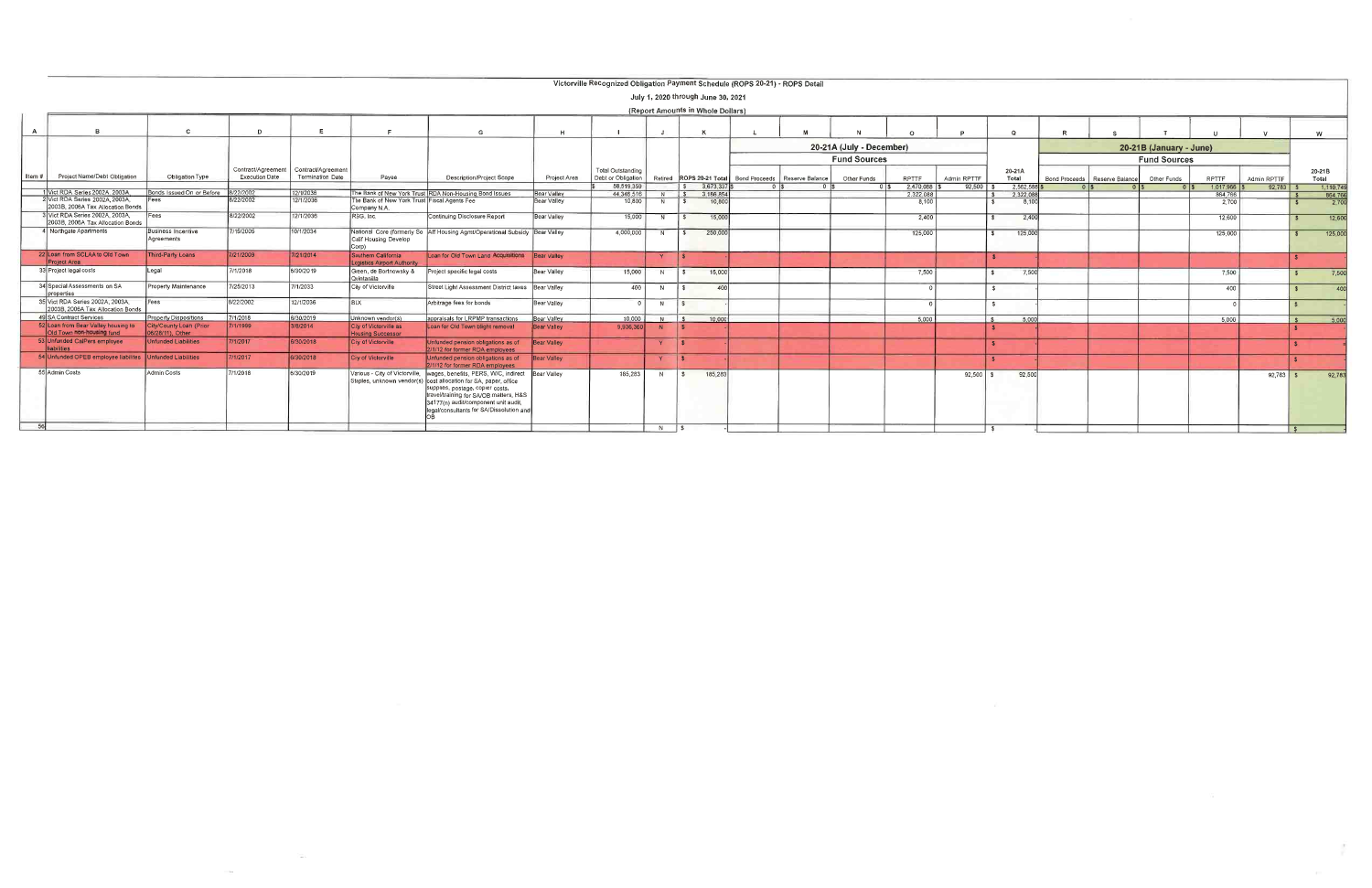#### Victorville Recognized Obligation Payment Schedule (ROPS 20-21) - Report of Cash Balances July 1, 2017 through June 30, 2018 (Report Amounts in Whole Dollars)

source is available or when payment from property tax revenues is required by an enforceable obligation. For tips on how to complete the Report of Cash Balances Sheet.  $\mathbf{B}$  $\boldsymbol{A}$  $\mathbf{C}$  $\mathsf{E}$ F D  $\mathsf{G}$ **Fund Sources Bond Proceeds Reserve Balance Other Funds RPTTF** Prior ROPS RPTTF and Reserve Rent, Non-Admin ROPS 17-18 Cash Balances Bonds issued on or Bonds issued on or Balances retained Grants, and  $(07/01/17 - 06/30/18)$ before 12/31/10 after 01/01/11 for future period(s) Interest, etc. Admin 1 Beginning Available Cash Balance (Actual 07/01/17) RPTTF amount should exclude "A" period distribution amount  $0$  E<sub>1</sub> = Prior 84,134 42,852 2 Revenue/Income (Actual 06/30/18) RPTTF amount should tie to the ROPS 17-18 total distribution from the County Auditor-Controller 3,443,836 4,229,602 F2 Interes  $\Omega$ 3 Expenditures for ROPS 17-18 Enforceable Obligations (Actual 06/30/18)  $E3 = Per$  $3,747,632$  F3 = Per 27,773 11,049 4 Retention of Available Cash Balance (Actual 06/30/18)  $E4, F4 =$ RPTTF amount retained should only include the amounts distributed as Determina reserve for future period(s) 19; additio 56,361 19,852 0 letter of 1 5 ROPS 17-18 RPTTF Prior Period Adjustment RPTTF amount should tie to the Agency's ROPS 17-18 PPA form submitted to the CAC No entry required 481,970 6 Ending Actual Available Cash Balance (06/30/18) C to F =  $(1 + 2 - 3 - 4)$ , G =  $(1 + 2 - 3 - 4 - 5)$  $3,455,787$  \$  $0$   $\sqrt{s}$  $0$  | \$  $0$  | \$  $\mathbf{0}$ 

| <b>Form, see Cash Balance Tips</b>                                                                                |
|-------------------------------------------------------------------------------------------------------------------|
| н                                                                                                                 |
|                                                                                                                   |
|                                                                                                                   |
|                                                                                                                   |
| Comments                                                                                                          |
|                                                                                                                   |
|                                                                                                                   |
| r ROPS RPTTF balance as of 06/30/17                                                                               |
|                                                                                                                   |
| st = 47,039; Property Sales = 3,396,797                                                                           |
| CWOB review of FY17-18 PPA<br>DOF Determination Letter                                                            |
| Amounts reserved by DOF<br>ation Letter for use on Line 4 in FY18-<br>ional RPTTF balance needed per DOF<br>7,272 |
|                                                                                                                   |
|                                                                                                                   |
|                                                                                                                   |
|                                                                                                                   |